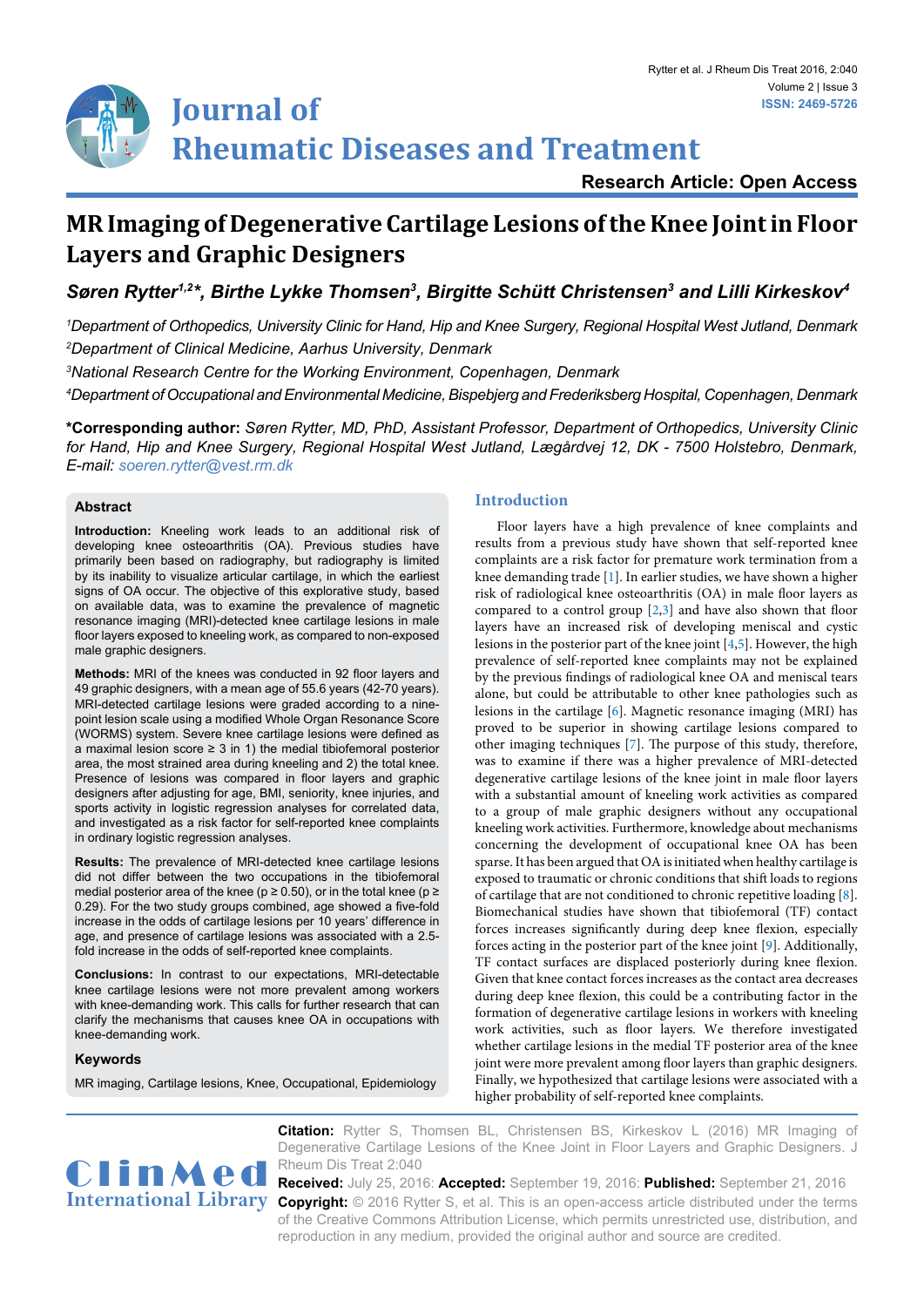### **Methods**

#### **Study sample**

A source population of 286 male floor layers and 370 male graphic designers was established in 1994, based on membership lists from the two corresponding Danish trade unions. The study included members aged 36-70 years in 2004, still employed or who had left the trade, and who were living in the geographical area of Copenhagen (Denmark's capital city) or Aarhus (Denmark's second largest city). Graphic designers, all from Copenhagen, were included as a group of non-exposed employees. There are approximately a thousand floor layers in Denmark, but there are more than 50,000 employees in the construction industry who frequently engage in kneeling or squatting work activities. Floor layers spend half of their work time in kneeling work positions (i.e., kneeling, crawling, and squatting), and it has been found that the external pressure on the knee was highest while kneeling was combined with moving from side to side or crawling [[10](#page-5-10)[-12](#page-5-11)]. The primary work tasks for graphic designers involved layout of texts and advertisements using visual display units, and their work did not involve kneeling work activities, heavy lifting, or stair climbing. The levels of education of the Danish floor layers and graphic designers were comparable.

Questionnaires were mailed to the source population in year 2004-2005. The response rates were 89% and 78% among floor layers and graphic designers, respectively. The questionnaire included information on age, height, weight, number of years in the profession, knee complaints (ache or pain), knee injuries, and sports activity. Questionnaire respondents were invited to participate in a clinical, a radiographic, and an MRI investigation. Informed consent to participate was given by 156 floor layers and 152 graphic designers. Among those, a random sample of 92 (Copenhagen, n = 45; Aarhus, n = 47) floor layers and 49 graphic designers (Copenhagen) had MRI examinations of the knees ( $n = 280$ ; insufficient MRI were obtained in 2 knees, the left knee in one floor layer and the right knee in one graphic designer) [\[13](#page-5-12)]. Examinations were conducted at two MR Centers in Aarhus and Copenhagen over a 1-year period (2005-2006). Permission for the study and data collection was obtained from the Central Danish Regional Committee on Biomedical Research Ethics.

#### **Magnetic resonance imaging**

MR imaging in Aarhus was performed by a 1.5-Tesla scanner (Symphony Vision, Siemens Medical Systems, Erlangen, Germany), and in Copenhagen by a 1.5-Tesla scanner (Infinion, Philips, Best, The Netherlands). The following MRI sequences were obtained in Aarhus: sagittal proton density fat-saturated turbo spin-echo (TR/ TE, 3300/15 ms) and sagittal and coronal T2-weighted (4000/86 ms) fat-saturated turbo spin-echo, coronal T1-weighted (608/20 ms) spinecho sequences and axial proton density fat-saturated turbo spin-echo (3450/15 ms). The section thickness was 4 mm with an intersection gap of 0.4 mm, field of view was  $200 \times 200$  mm and matrix 512 in all sequences. In Copenhagen the MRI sequences included sagittal proton density fat-saturated turbo spin-echo (TR/TE, 2500/18 ms) and sagittal and coronal T2-weighted (4000/85 ms) fat-saturated turbo spin-echo, coronal T1-weighted (400/13 ms) spin-echo and axial proton density fat-saturated turbo spin-echo (2880/17 ms). The section thickness was 4 mm with an intersection gap of 0.4 mm, field of view was  $150 \times 150$  mm and matrix 512 in all sequences.

A radiologist with substantial MRI experience assessed each of the 280 MRI examinations while blinded to the medical history of knee disorders among participants. Due to differences in the appearance of MRI from the two centers, blinding of occupational affiliation regarding participants from Aarhus was incomplete, all participants were floor layers. Blinding of occupational affiliation concerning all participants from Copenhagen was complete.

Cartilage lesions were scored using a modified Whole Organ Magnetic Resonance Score (WORMS) system in the total knee, and by compartment [\[14\]](#page-5-13). The articular surface of each knee joint was subdivided into 59 regions, with 30 different regions in the femoral compartment, 18 regions in the tibial compartment, and 11 regions in the patellar compartment [[15\]](#page-5-9). Cartilage signal and morphology for each region were graded according to a nine-point lesion scale:  $0 =$  normal,  $1 =$  normal thickness with signal changes,  $2 =$  partial thickness focal lesions  $< 1$  cm and fissures,  $3 = \text{full thickness}$  focal lesions < 1 cm and fissures, 4 = diffuse partial thickness loss < 50% of the area,  $5 =$  diffuse partial thickness loss  $> 50\%$  of the area,  $6 =$  diffuse total thickness loss  $<$  50% of the area,  $7$  = diffuse total thickness loss > 50% of the area, 8 = bone attrition. Two overall outcomes based on the 59 regions were applied; 1) the maximal lesion score within the medial TF posterior area, as this area is the most strained during kneeling work activities [\[3,](#page-5-2)[9](#page-5-8)], and 2) the maximal lesion score in any area of the knee.

#### **Statistical analysis**

The observed prevalence of MRI-detected knee cartilage lesions in the medial TF posterior area, as well as the observed prevalence of MRI-detected knee cartilage lesions in the total knee on the individual subject level were compared for floor layers and graphic designers using Fisher's exact test. Furthermore, the prevalence of MRI-detected knee cartilage lesion defined as a maximum lesion score of  $\geq$  3 in the total knee was compared in floor layers and graphic designers in logistic regression analyses adjusted for different sets of covariates: (1) age, (2) age and body mass index (BMI), (3) age, BMI, and seniority as floor layer, and (4) age, BMI, seniority as floor layer, earlier knee injuries (yes/no), and knee straining sports activity (yes/ no). The quantitative variables, age, BMI, and seniority as a floor layer, were entered as linear variables; for details on the modeling, please see [supplementary](http://clinmedjournals.org/articles/jrdt/jrdt-2-040-supplementary-file.doc) material. Earlier knee injuries comprised rupture of ligaments, meniscal tears operations, and fractures including the knee joint. Sports activity was considered as potentially knee straining if it was one of the following: football, handball, badminton, tennis, volleyball, ice hockey, weight lifting, or skiing. Earlier knee injuries and knee straining sports were included jointly to indicate the level of exposure to acute strain of the knee. The logistic regression analyses of MRI-detected knee cartilage lesions in the total knee used the knees as the observation units. We used a random subject effect to account for the correlation between the two knees of each single subject. MRI-detected knee cartilage lesions in the total knee were also investigated as a risk factor for self-reported knee complaints within the previous 12 months in ordinary logistic regression analyses using the individual subjects as the observation units and knee complaints as the outcome. The same sets of covariates as in the above described analyses, including occupation, were considered as potential risk factors for self-reported knee complaints, without as well as with the additional risk factor, MRI-detected knee cartilage lesions in the total knee for either knee (maximum lesion score  $\geq$  3 versus maximum lesion score  $\leq$  2), to investigate whether the potential effect on knee complaints of any of the covariates was partially or totally mediated through the MRI-detected knee cartilage lesions.

All p-values and 95% confidence intervals were based on Wald's test statistics on the log scale for the odds ratio. The analyses were performed using SAS®, version 9.3 for the Windows platform. The unadjusted analyses were performed using the Freq procedure. The logistic regression analyses of MR-detected knee cartilage lesions in the total knee were performed using the Glimmix procedure with the option Method = Quad. The logistic regression analyses of self-reported knee complaints within the previous 12 months were performed using the Genmod procedure.

#### **Results**

Participants' ages ranged from 42 to 70 years with a higher mean age among graphic designers (57.7 years) as compared to floor layers (54.5 years, p < 0.05). Duration of employment in the trade was high among both study groups, but graphic designers (35.9 years) had a higher trade seniority on average than floor layers (29.6 years, p < 0.05). The two study groups were comparable regarding BMI: graphic designers had a mean of 26.6 kg/m<sup>2</sup>, floor layers a mean of 26.2 kg/  $m^2$  (p = 0.53) [\[4,](#page-5-3)[5\]](#page-5-4).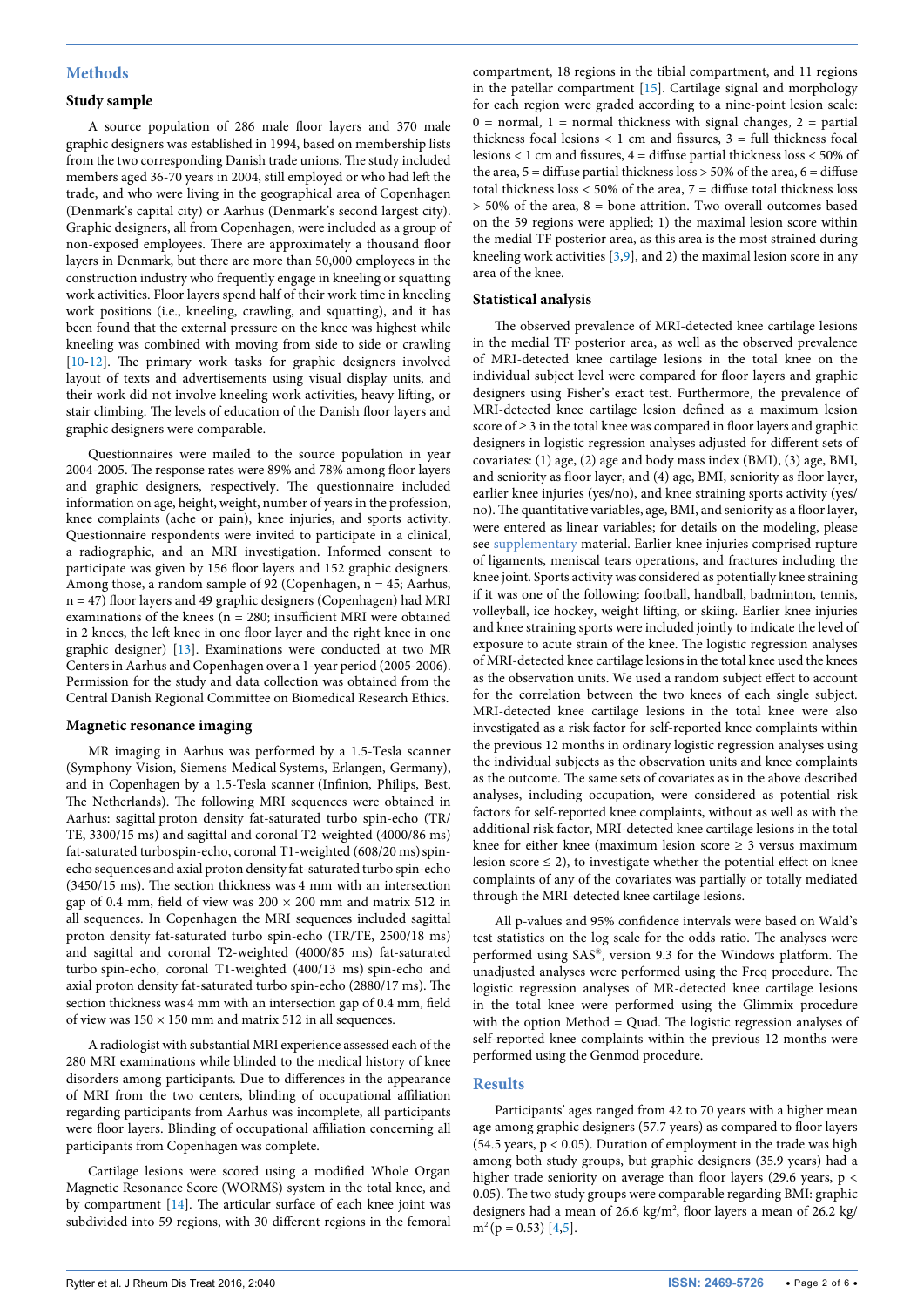<span id="page-2-1"></span>

| Table 1: Prevalence of MRI-detected cartilage lesions in the medial tibiofemoral posterior area of the knee among 92 male Danish floor layers and 49 male Danish |
|------------------------------------------------------------------------------------------------------------------------------------------------------------------|
| graphic designers.                                                                                                                                               |

|                                            |                 | Either knee |                      |      |                   |                |      |                | Left knee       |                |                      |                                |       |      |                 | Right knee |                      |      |                                |                |               |  |
|--------------------------------------------|-----------------|-------------|----------------------|------|-------------------|----------------|------|----------------|-----------------|----------------|----------------------|--------------------------------|-------|------|-----------------|------------|----------------------|------|--------------------------------|----------------|---------------|--|
|                                            |                 | Occupation  |                      |      |                   |                |      |                | Occupation      |                |                      |                                |       |      | Occupation      |            |                      |      |                                |                |               |  |
| Lesions of the<br>medial posterior<br>area | Floor<br>layers |             | Graphic<br>designers |      | Fisher's<br>exact | Total          |      |                | Floor<br>layers |                | Graphic<br>designers | Fisher's<br>exact <sup>1</sup> | Total |      | Floor<br>layers |            | Graphic<br>designers |      | Fisher's<br>exact <sup>1</sup> | Total          |               |  |
|                                            | N               | %           | N                    | $\%$ | P                 | N              | $\%$ | N              | %               | N              | $\frac{1}{6}$        | P                              |       |      | И               | %          | N                    | $\%$ | P                              | Ν              | $\frac{9}{6}$ |  |
| Max lesion score<br>in the area            |                 |             |                      |      | 0.98              |                |      |                |                 |                |                      | 0.50                           |       |      |                 |            |                      |      | 0.94                           |                |               |  |
| 0                                          | 81              | 88.0        | 43                   | 87.8 |                   | 124            | 87.9 | 82             | 89.1            | 45             | 91.8                 |                                | 127   | 90.1 | 84              | 91.3       | 43                   | 87.8 |                                | 127            | 90.1          |  |
| $\overline{4}$                             | 3               | 3.3         | 2                    | 4.1  |                   | 5              | 3.5  | $\overline{4}$ | 4.3             |                | 2.0                  |                                | 5     | 3.5  | $\overline{2}$  | 2.2        | $\overline{2}$       | 4.1  |                                | 4              | 2.8           |  |
| 5                                          | 3               | 3.3         | $\overline{2}$       | 4.1  |                   | 5              | 3.5  |                | 1.1             | $\overline{2}$ | 4.1                  |                                | 3     | 2.1  | 2               | 2.2        |                      | 2.0  |                                | 3              | 2.1           |  |
| 6                                          |                 | 1.1         |                      | 2.0  |                   | $\overline{2}$ | 1.4  |                | 1.1             |                | 2.0                  |                                | 2     | 1.4  |                 | 1.1        |                      | 2.0  |                                | $\overline{2}$ | 1.4           |  |
| $\overline{7}$                             | 4               | 4.3         |                      | 2.0  |                   | 5              | 3.5  | 3              | 3.3             |                |                      |                                | 3     | 2.1  | 3               | 3.3        |                      | 2.0  |                                | 4              | 2.8           |  |
| Missing                                    |                 |             |                      |      |                   |                |      |                | 1.1             |                |                      |                                |       | 0.7  |                 |            |                      | 2.0  |                                |                | 0.7           |  |
| Max score $\geq$ 3                         |                 |             |                      |      | 1.00              |                |      |                |                 |                |                      | 1.00                           |       |      |                 |            |                      |      | 0.76                           |                |               |  |
| Yes                                        | 11              | 12.0        | 6                    | 12.2 |                   | 17             | 12.1 | 9              | 9.8             | 4              | 8.2                  |                                | 13    | 9.2  | 8               | 8.7        | 5                    | 10.2 |                                | 13             | 9.2           |  |
| No                                         | 81              | 88.0        | 43                   | 87.8 |                   | 124            | 87.9 | 82             | 89.1            | 45             | 91.8                 |                                | 127   | 90.1 | 84              | 91.3       | 43                   | 87.8 |                                | 127            | 90.1          |  |
| Missing                                    |                 |             |                      |      |                   |                |      |                | 1.1             |                |                      |                                |       | 0.7  |                 |            |                      | 2.0  |                                |                | 0.7           |  |
| Total                                      | 92              | 100         | 49                   | 100  |                   | 141            | 100  | 92             | 100             | 49             | 100                  |                                | 141   | 100  | 92              | 100        | 49                   | 100  |                                | 141            | 100           |  |

1 Fisher's exact test of the association between occupation and severe cartilage lesions among observations with non-missing cartilage lesions.

<span id="page-2-2"></span>**Table 2:** Prevalence of MRI-detected cartilage lesions in the total knee among 92 male Danish floor layers and 49 male Danish graphic designers.

|                                 | Either knee     |               |                      |      |                   |       |               |                 | Left knee  |                      |      |                                |                |      |                 | Right knee    |                      |      |                                |                |               |  |
|---------------------------------|-----------------|---------------|----------------------|------|-------------------|-------|---------------|-----------------|------------|----------------------|------|--------------------------------|----------------|------|-----------------|---------------|----------------------|------|--------------------------------|----------------|---------------|--|
|                                 | Occupation      |               |                      |      |                   |       |               |                 | Occupation |                      |      |                                |                |      | Occupation      |               |                      |      |                                |                |               |  |
| Lesions of the                  | Floor<br>layers |               | Graphic<br>designers |      | Fisher's<br>exact | Total |               | Floor<br>layers |            | Graphic<br>designers |      | Fisher's<br>exact <sup>1</sup> | Total          |      | Floor<br>layers |               | Graphic<br>designers |      | Fisher's<br>exact <sup>1</sup> | Total          |               |  |
| knee                            | N               | $\frac{9}{6}$ | N                    | %    | P                 | N     | $\frac{9}{6}$ | N               | %          | N                    | $\%$ | P                              |                |      | Ν               | $\frac{9}{6}$ | N                    | %    | P                              | N              | $\frac{9}{6}$ |  |
| Max lesion score<br>of the knee |                 |               |                      |      | 0.64              |       |               |                 |            |                      |      | 0.81                           |                |      |                 |               |                      |      | 0.30                           |                |               |  |
| 0                               | 37              | 40.2          | 16                   | 32.7 |                   | 53    | 37.6          | 46              | 50.0       | 21                   | 42.9 |                                | 67             | 47.5 | 50              | 54.3          | 22                   | 44.9 |                                | 72             | 51.1          |  |
| 1                               |                 |               |                      |      |                   |       |               |                 |            |                      |      |                                |                |      |                 | 1.1           |                      |      |                                |                | 0.7           |  |
| $\overline{2}$                  | 9               | 9.8           | $\overline{4}$       | 8.2  |                   | 13    | 9.2           | 11              | 12.0       | 6                    | 12.2 |                                | 17             | 12.1 | 4               | 4.3           | $\overline{2}$       | 4.1  |                                | 6              | 4.3           |  |
| 3                               | 6               | 6.5           | 3                    | 6.1  |                   | 9     | 6.4           | 6               | 6.5        | $\overline{4}$       | 8.2  |                                | 10             | 7.1  | 6               | 6.5           | $\overline{4}$       | 8.2  |                                | 10             | 7.1           |  |
| $\overline{4}$                  | 9               | 9.8           | $\overline{4}$       | 8.2  |                   | 13    | 9.2           | 3               | 3.3        | $\overline{4}$       | 8.2  |                                | $\overline{7}$ | 5.0  | 8               | 8.7           |                      | 2.0  |                                | 9              | 6.4           |  |
| 5                               | 10              | 10.9          | 4                    | 8.2  |                   | 14    | 9.9           | 9               | 9.8        | 3                    | 6.1  |                                | 12             | 8.5  | 6               | 6.5           | 3                    | 6.1  |                                | 9              | 6.4           |  |
| 6                               | 6               | 6.5           | 9                    | 18.4 |                   | 15    | 10.6          | 7               | 7.6        | 6                    | 12.2 |                                | 13             | 9.2  | 5               | 5.4           | 9                    | 18.4 |                                | 14             | 9.9           |  |
| $\overline{7}$                  | 13              | 14.1          | 8                    | 16.3 |                   | 21    | 14.9          | 8               | 8.7        | 5                    | 10.2 |                                | 13             | 9.2  | 11              | 12.0          | 6                    | 12.2 |                                | 17             | 12.1          |  |
| 8                               | 2               | 2.2           | 1                    | 2.0  |                   | 3     | 2.1           | 1               | 1.1        |                      |      |                                | 1              | 0.7  |                 | 1.1           | 1                    | 2.0  |                                | $\overline{2}$ | 1.4           |  |
| Missing                         |                 |               |                      |      |                   |       |               |                 | 1.1        |                      |      |                                |                | 0.7  |                 |               |                      | 2.0  |                                |                | 0.7           |  |
| Max score $\geq$ 3              |                 |               |                      |      | 0.38              |       |               |                 |            |                      |      | 0.47                           |                |      |                 |               |                      |      | 0.29                           |                |               |  |
| Yes                             | 46              | 50.0          | 29                   | 59.2 |                   | 75    | 53.2          | 34              | 37.0       | 22                   | 44.9 |                                | 56             | 39.7 | 37              | 40.2          | 24                   | 49.0 |                                | 61             | 43.3          |  |
| <b>No</b>                       | 46              | 50.0          | 20                   | 40.8 |                   | 66    | 46.8          | 57              | 62.0       | 27                   | 55.1 |                                | 84             | 59.6 | 55              | 59.8          | 24                   | 49.0 |                                | 79             | 56.0          |  |
| Missing                         |                 |               |                      |      |                   |       |               |                 | 1.1        |                      |      |                                | 1              | 0.7  |                 |               | 1                    | 2.0  |                                |                | 0.7           |  |
| Total                           | 92              | 100           | 49                   | 100  |                   | 141   | 100           | 92              | 100        | 49                   | 100  |                                | 141            | 100  | 92              | 100           | 49                   | 100  |                                | 141            | 100           |  |

1 Fisher's exact test of the association between occupation and severe knee cartilage lesions among observations with non-missing cartilage lesions.

<span id="page-2-0"></span>**Table 3:** Association between potential risk factors and MRI-detected knee cartilage lesions in the total knee among 92 male Danish floor layers and 49 male Danish graphic designers.

|                                          |               | Model 1 (mutually adjusted) |        |               | Model 2 (mutually adjusted) |        |                   | Model 3 (mutually adjusted) |        |                   | Model 4 (mutually adjusted) |        |
|------------------------------------------|---------------|-----------------------------|--------|---------------|-----------------------------|--------|-------------------|-----------------------------|--------|-------------------|-----------------------------|--------|
| <b>Exposure Variable</b>                 | Odds<br>Ratio | 95% CI <sup>1</sup>         | P      | Odds<br>Ratio | 95% Cl <sup>1</sup>         | P      | Odds<br>Ratio     | 95% CI <sup>1</sup>         | P      | Odds<br>Ratio     | 95% Cl <sup>1</sup>         | P      |
| Occupation                               |               |                             |        |               |                             |        |                   |                             |        |                   |                             |        |
| Floor layer                              | 0.85          | (0.24; 2.93)                | 0.79   | 0.87          | (0.25; 3.02)                | 0.83   | 0.88 <sup>2</sup> | (0.26; 3.04)                | 0.84   | 0.93 <sup>2</sup> | (0.25; 3.48)                | 0.91   |
| Graphic designer                         |               |                             |        |               |                             |        |                   |                             |        |                   |                             |        |
| Age (per 10 years)                       | 5.50          | (1.97; 15.3)                | 0.0013 | 5.12          | (1.86; 14.1)                | 0.0017 | 4.86              | (1.64; 14.4)                | 0.0046 | 4.91              | (1.65; 14.6)                | 0.0045 |
| BMI (per 5 $kq/m^2$ )                    |               |                             |        | 1.70          | (0.78; 3.69)                | 0.18   | 1.71              | (0.79; 3.70)                | 0.17   | 1.70              | (0.78; 3.69)                | 0.18   |
| Floor layer seniority<br>(per 10 years)  |               |                             |        |               |                             |        | 1.11              | (0.49; 2.48)                | 0.81   | 1.11              | (0.49; 2.49)                | 0.80   |
| Earlier knee injuries                    |               |                             |        |               |                             |        |                   |                             |        |                   |                             |        |
| Yes                                      |               |                             |        |               |                             |        |                   |                             |        | 1.02              | (0.15; 7.07)                | 0.98   |
| No                                       |               |                             |        |               |                             |        |                   |                             |        |                   |                             |        |
| Participates in knee<br>straining sports |               |                             |        |               |                             |        |                   |                             |        |                   |                             |        |
| Yes                                      |               |                             |        |               |                             |        |                   |                             |        | 1.20              | (0.36; 4.06)                | 0.77   |
| No                                       |               |                             |        |               |                             |        |                   |                             |        |                   |                             |        |

1 CI: confidence interval.

2 Estimated odds ratio of floor layers of 32-years' seniority compared to graphic designers.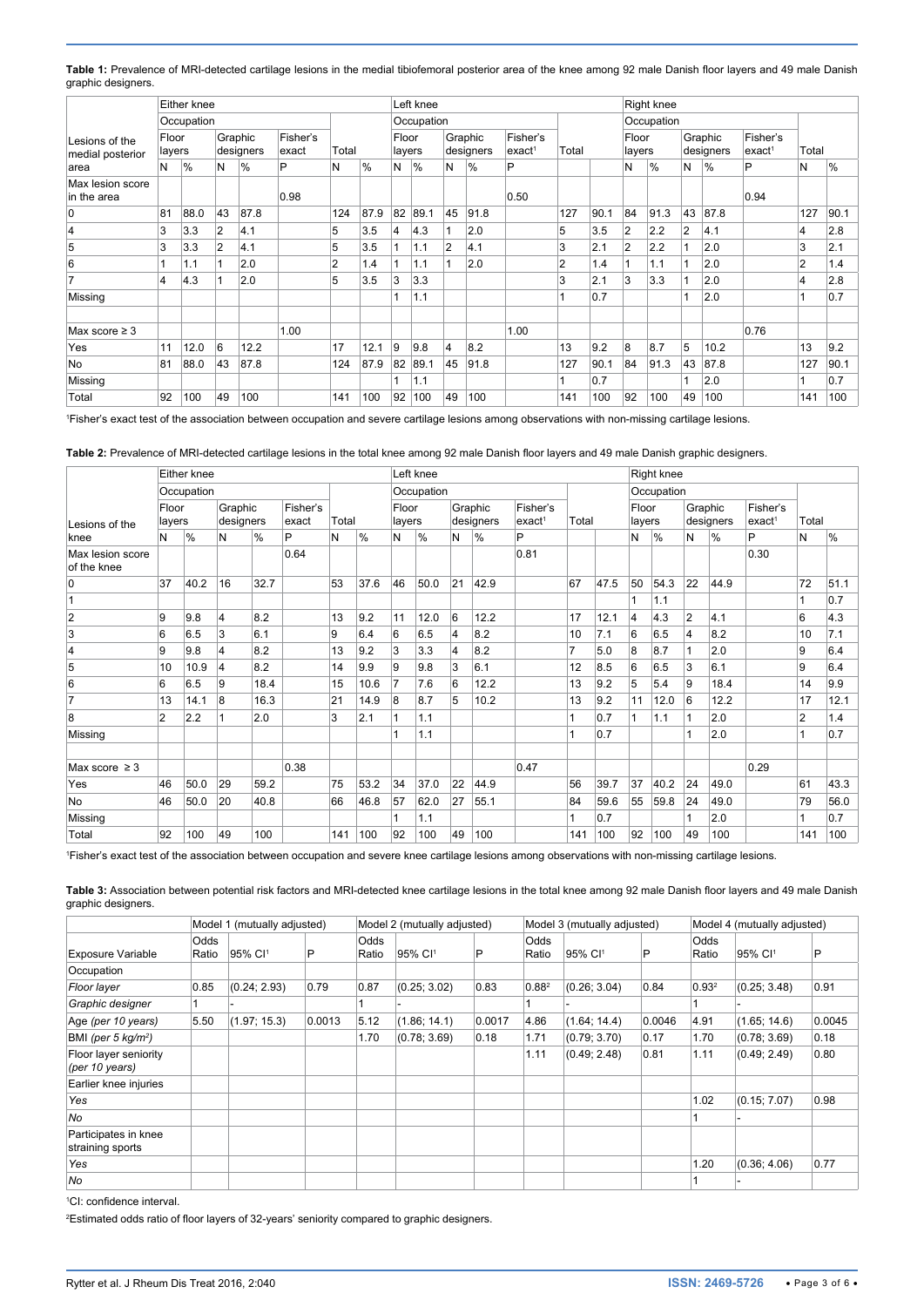The prevalence of MRI-detected knee cartilage lesions in the medial TF posterior area did not differ between the two occupations ([Table 1](#page-2-1); all  $p \ge 0.50$ ) neither did the prevalence of MRI-detected knee cartilage lesions in the total knee as measured by the maximum lesions in any area of the knee [\(Table 2](#page-2-2); all  $p \ge 0.29$ ). Because of the low number of observed MRI-detected knee cartilage lesions in the medial TF posterior area (13 in the left knee and 13 in the right knee, affecting 17 men in total, see [Table 1](#page-2-1)), only the MRI-detected knee cartilage lesions in the total knee were considered in the logistic regression analyses. The analyses showed no statistically significant effect of occupation after adjustment, but with wide confidence limits including odds ratios from around 0.25 to 3. The only covariate of statistical significance for the MRI-detected knee cartilage lesions in the total knee was age, showing a five-fold increase in the odds

<span id="page-3-0"></span>**Table 4:** Association between MRI-detected cartilage lesions in the total knee and self-reported knee complaints within the last year among 92 male Danish floor layers and 49 male Danish graphic designers.

|                               |    | Max MRI-detected<br>cartilage lesion score $\geq 3$ |    | Fisher's |            |    |      |
|-------------------------------|----|-----------------------------------------------------|----|----------|------------|----|------|
|                               |    | Yes                                                 |    | No       | exact test |    | All  |
|                               | Ν  | %                                                   | N  | $\%$     | P          | N  | $\%$ |
| Self-reported knee complaints |    |                                                     |    |          | 0.028      |    |      |
| Yes                           | 44 | 58.7                                                | 26 | 39.4     |            | 70 | 49.6 |
| No                            | 31 | 41.3                                                | 40 | 60.6     |            | 71 | 50.4 |

of MRI-detected knee cartilage lesions per 10 years' difference in age, but the confidence limits for the estimated effects of the other potential risk factors were wide [\(Table 3](#page-2-0)).

There was a clear association between MRI-detected knee cartilage lesions and self-reported knee complaints within the previous year ( $p = 0.028$ , [Table 4\)](#page-3-0). For self-reported knee complaints within the previous year, there was no sign of an increase in the odds with age, but there was an increase with BMI: around 60 percent per 5 kg/m2 difference in BMI [\(Table 5](#page-3-1)). There was a strong association between MRI-detected knee cartilage lesions and self-reported knee complaints within the previous year, corresponding to a 2.4 to 2.5-fold increase in the odds of self-reported knee complaints for men *with* as compared to men *without* MRI-detected knee cartilage lesions ([Table](#page-3-2)  [6](#page-3-2)). The estimated associations with the other potential risk factors did not change, indicating that MRI-detected knee cartilage lesions were an independent risk factor for self-reported knee complaints.

#### **Discussion**

#### **Overall summary**

In this study we could not show an association between occupations *with* and *without* kneeling work activities and MRIdetected cartilage lesions in the medial TF posterior area or in the total knee, respectively. Our hypotheses of a higher prevalence of

<span id="page-3-1"></span>**Table 5:** Association between potential risk factors and self-reported knee complaints within the previous 12 months among 92 male Danish floor layers and 49 male Danish graphic designers.

|                                          |               | Model 1 (mutually adjusted) |      |               | Model 2 (mutually adjusted) |       |                   | Model 3 (mutually adjusted) |       | Model 4 (mutually adjusted) |                     |       |  |
|------------------------------------------|---------------|-----------------------------|------|---------------|-----------------------------|-------|-------------------|-----------------------------|-------|-----------------------------|---------------------|-------|--|
| <b>Exposure Variable</b>                 | Odds<br>Ratio | 95% CI <sup>1</sup>         | P    | Odds<br>Ratio | 95% CI <sup>1</sup>         | P     | Odds<br>Ratio     | 95% CI <sup>1</sup>         | P     | Odds<br>Ratio               | 95% CI <sup>1</sup> | P     |  |
| Occupation                               |               |                             |      |               |                             |       |                   |                             |       |                             |                     |       |  |
| Floor layer                              | 0.99          | (0.49; 2.02)                | 0.98 | 1.01          | (0.49; 2.08)                | 0.98  | 0.97 <sup>2</sup> | (0.47; 2.02)                | 0.94  | $0.99^2$                    | (0.46; 2.16)        | 0.99  |  |
| Graphic designer                         |               |                             |      |               |                             |       |                   |                             |       |                             |                     |       |  |
| Age (per 10 years)                       | 0.85          | (0.51; 1.40)                | 0.52 | 0.80          | (0.48; 1.33)                | 0.39  | 1.02              | (0.57; 1.82)                | 0.95  | 1.01                        | (0.57; 1.81)        | 0.97  |  |
| BMI (per 5 $kq/m^2$ )                    |               |                             |      | 1.60          | (1.01; 2.51)                | 0.044 | 1.57              | (0.99; 2.48)                | 0.053 | 1.57                        | (0.99; 2.48)        | 0.054 |  |
| Floor layer seniority<br>(per 10 years)  |               |                             |      |               |                             |       | 0.63              | (0.38; 1.04)                | 0.070 | 0.63                        | (0.38; 1.04)        | 0.071 |  |
| Earlier knee injuries                    |               |                             |      |               |                             |       |                   |                             |       |                             |                     |       |  |
| Yes                                      |               |                             |      |               |                             |       |                   |                             |       | 1.57                        | (0.50; 4.94)        | 0.44  |  |
| No                                       |               |                             |      |               |                             |       |                   |                             |       |                             |                     |       |  |
| Participates in knee<br>straining sports |               |                             |      |               |                             |       |                   |                             |       |                             |                     |       |  |
| Yes                                      |               |                             |      |               |                             |       |                   |                             |       | 0.83                        | (0.41; 1.70)        | 0.61  |  |
| No                                       |               |                             |      |               |                             |       |                   |                             |       |                             |                     |       |  |

1 CI: confidence interval.

2 Estimated odds ratio of floor layers of 32-years' seniority compared to graphic designers.

<span id="page-3-2"></span>

| Table 6: Risk (odds ratio) between potential risk factors for MRI-detected knee cartilage lesions and self-reported knee complaints within the previous 12 months |  |
|-------------------------------------------------------------------------------------------------------------------------------------------------------------------|--|
| among 92 male Danish floor layers and 49 male Danish graphic designers.                                                                                           |  |

|                                                              |               | Model 1 (mutually adjusted) |   |               | Model 2 (mutually adjusted) |        |                   | Model 3 (mutually adjusted) |        |                   | Model 4 (mutually adjusted) |        |
|--------------------------------------------------------------|---------------|-----------------------------|---|---------------|-----------------------------|--------|-------------------|-----------------------------|--------|-------------------|-----------------------------|--------|
| <b>Exposure Variable</b>                                     | Odds<br>Ratio | 95% CI <sup>1</sup>         | P | Odds<br>Ratio | 95% CI <sup>1</sup>         | P      | Odds<br>Ratio     | 95% CI <sup>1</sup>         | P      | Odds<br>Ratio     | 95% CI <sup>1</sup>         | P      |
| MRI-detected severe knee cartilage<br>lesions in either knee |               |                             |   |               |                             |        |                   |                             |        |                   |                             |        |
| Yes                                                          | 2.49          | $(1.22; 5.08)$ 0.0119       |   | 2.42          | (1.18; 4.96)                | 0.0163 | 2.43              | (1.17; 5.04)                | 0.0170 | 2.44              | (1.17; 5.08)                | 0.0170 |
| No                                                           |               |                             |   |               |                             |        |                   |                             |        |                   |                             |        |
| Occupation                                                   |               |                             |   |               |                             |        |                   |                             |        |                   |                             |        |
| Floor layer                                                  | 1.02          | $(0.49; 2.11)$ 0.96         |   | 1.03          | (0.49; 2.17)                | 0.93   | 1.00 <sup>2</sup> | (0.47; 2.12)                | 0.99   | 1.00 <sup>2</sup> | (0.45; 2.23)                | 0.99   |
| Graphic designer                                             |               |                             |   |               |                             |        |                   |                             |        |                   |                             |        |
| Age (per 10 years)                                           | 0.71          | $(0.42; 1.21)$ 0.21         |   | 0.68          | (0.39; 1.16)                | 0.16   | 0.86              | (0.47; 1.58)                | 0.63   | 0.85              | (0.46; 1.56)                | 0.60   |
| BMI (per 5 $kg/m2$ )                                         |               |                             |   | 1.56          | (0.98; 2.49)                | 0.062  | 1.54              | (0.96; 2.47)                | 0.075  | 1.54              | (0.96; 2.46)                | 0.075  |
| Floor layer seniority<br>(per 10 years)                      |               |                             |   |               |                             |        | 0.63              | (0.37; 1.05)                | 0.073  | 0.63              | (0.37; 1.05)                | 0.074  |
| Earlier knee injuries                                        |               |                             |   |               |                             |        |                   |                             |        |                   |                             |        |
| Yes                                                          |               |                             |   |               |                             |        |                   |                             |        | 1.50              | (0.47; 4.76)                | 0.49   |
| No                                                           |               |                             |   |               |                             |        |                   |                             |        |                   |                             |        |
| Participates in knee straining sports                        |               |                             |   |               |                             |        |                   |                             |        |                   |                             |        |
| Yes                                                          |               |                             |   |               |                             |        |                   |                             |        | 0.79              | (0.38; 1.65)                | 0.54   |
| No                                                           |               |                             |   |               |                             |        |                   |                             |        |                   |                             |        |

1 CI: confidence interval.

2 Estimated odds ratio of floor layers of 32-years' seniority compared to graphic designers.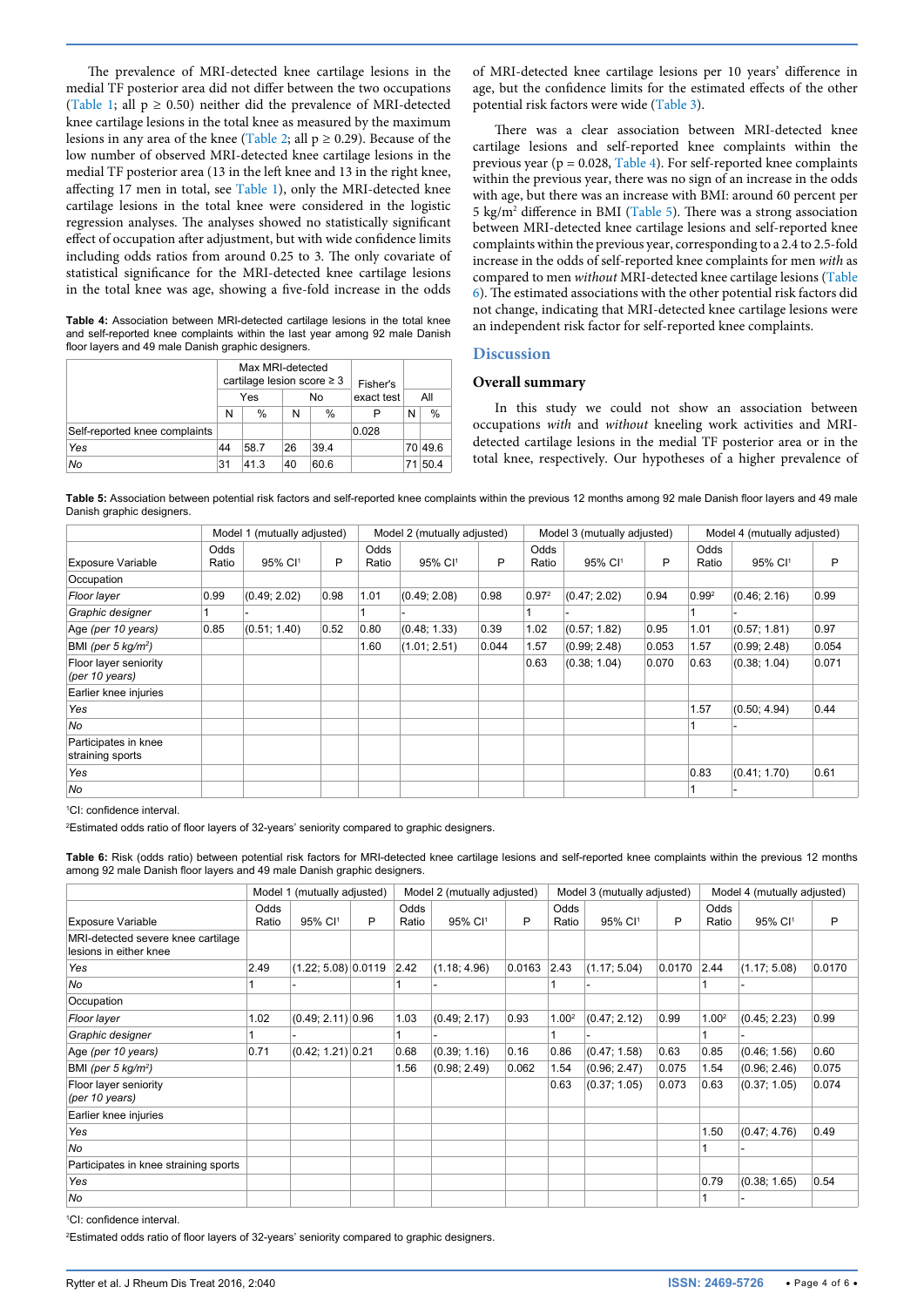cartilage lesions in floor layers as compared to graphic designers, and a higher prevalence of lesions located in the medial TF posterior area in floor layers, were not supported. MRI-detected knee cartilage lesions were statistically significant associated with self-reported knee complaints. The hypothesis of an association between self-reported knee complaints and findings of degenerative cartilage changes was therefore supported in this study.

#### **Relation to other studies**

Previous studies have found an association between occupational kneeling work activities (i.e., squatting, kneeling, heavy lifting, and stair climbing) and increasing age, as well as increasing BMI and radiographic knee OA [[16-](#page-5-14)[22](#page-5-15)]. However, the present study examining the association between degenerative cartilage lesions assessed by MRI and potential risk factors did not find statistically significant associations with occupation or BMI, but the confidence limits for the potential effects were wide. Only age was statistically significant associated with MRI-detectable knee cartilage lesions. Two previous studies have used MRI to evaluate cartilage knee lesions in relation to different kneeling activities (i.e., squatting, kneeling, heavy lifting, and stair climbing) among men. Amin, et al. examined the relation between occupational exposures to frequent squatting/ kneeling and/or heavy lifting with cartilage morphology, at the TF and patellofemoral (PF) joints in 192 men (mean age 69 years) with symptomatic knee OA. They found that occupational exposures to frequent squatting/kneeling and heavy lifting increased the risk for knee cartilage degeneration in the PF joint. There were too few men in the study who reported occupational exposures to squatting or kneeling without heavy lifting for adequate evaluation of the relation with cartilage degeneration, and there was insufficient information on the duration of exposures to the occupational activities [[23](#page-5-16)]. The other study examined the association of baseline frequent knee bending activities with the prevalence and progression of cartilage abnormalities over 3 years in 115 subjects (55 males, 60 females). They showed that frequent knee bending activities were associated with an increased risk of presence and progression of knee cartilage lesions in the PF compartment in asymptomatic middle-aged subjects. This study included middle-aged subjects with a mean age of 50.8 years and did not correlate the development of morphological abnormalities with the development of symptoms [[24](#page-5-17)].

In accordance with the results of the present study, Baum, et al. found a relationship between knee cartilage lesions and knee pain [[25](#page-5-18)]. They demonstrated that cartilage lesions in subjects without radiographic OA, but with OA risk factors, were significantly more common in those with knee pain, as compared to those without knee pain. Both our study and the study by Baum, et al. found an association between knee pain/complaints and observed degenerative cartilage knee lesions. Since articular cartilage is without nociceptors, cartilage lesions cannot directly generate pain. The source of nociceptive stimuli may therefore arise from other periarticular structures that are richly innervated, e.g., the subchondral bone and bone marrow, periosteum, synovium, ligaments and the joint capsule [\[6,](#page-5-5)[26](#page-5-19)]. Loss of articular cartilage in OA reduces its capacity to absorb impact stresses, which places a greater load on the underlying subchondral bone and periosteum [[25](#page-5-18)]. Increased trabecular bone pressure, local ischemia, and inflammation are all possible stimuli that can cause pain in the knee [\[26](#page-5-19)[,27\]](#page-5-20). Therefore, observed knee cartilage lesions may be a proxy for other damage's in the knee, which can cause pain. Earlier studies of floor layers found a higher prevalence of knee OA among floor layers (14%) as compared to graphic designers or compositors (6%). The differences increased for workers aged 50 years or more [\[2\]](#page-5-1). In a new investigation of the same cohort we also found a higher prevalence of knee OA (OR = 3.6, 95%CI 1.1-12.0) and of MRI verified meniscal lesions (OR = 2.28, 95%CI 1.10 - 4.98) among floor layers as compared to graphic designers [\[3,](#page-5-2)[4](#page-5-3)]. These disorders alone cannot explain the much higher prevalence of knee complaints observed among floor layers (38% as compared to 15% among graphic designers) [\[28\]](#page-5-21). The present study indicates that MRIdetectable knee cartilage lesions may contribute to the explanation for knee pain, but since we found no difference between floor layers and graphic designers regarding MRI-detectable cartilage lesions and knee complaints, we cannot conclude whether these lesions contributes to the explanation of why floor layers in particular have knee pain and develop OA.

#### **Strengths and limitations**

The strength of this study is the large number of MRI scans in workers from two trades. Previous studies in this area have primarily been based on radiography, but conventional radiography is limited by its inability to directly visualize articular cartilage, in which the earliest signs of OA occur. As a non-invasive technique with no ionizing radiation exposure, MRI has become an important modality for the assessment of pathological changes in knee cartilage [\[6](#page-5-5),[7\]](#page-5-6). As our understanding of the association between knee cartilage lesions and knee pain symptoms is sparse especially concerning factors which might lead to a shift from an asymptomatic to a symptomatic state such MRI information may be an important tool for research within this field.

However, this study also had limitations. Graphic designers had a greater tendency than floor layers to participate if knee symptoms were present [[4\]](#page-5-3). Results could therefore be biased if the decision to participate in the study was differentially influenced by previous or current knee complaints. This may have led to an underestimation of the difference in the level of knee complaints between the two study groups and thus, explain the missing differences between occupation and knee complaints in our study. Differential selection of workers toward different occupations depending on their health status may be expected in occupations with high physical demands. A healthy-worker selection may therefore have influenced results either in terms of primary selection of the healthier workers into the trade, or in terms of longer continuance in the trade for the healthier workers. Such selection mechanisms would typically result in an underestimation of the investigated association and differences in outcomes between the two trade groups in this study might therefore be seen as a conservative estimate of the true difference. We tried to reduce such possible selection bias by including workers who had ceased the occupation. Our study lacks an evaluation of inter- and intra-observer reproducibility, as all the MR images were evaluated by one radiologist. This may affect how many persons are described with cartilage lesions, but it is not likely to have an impact on the difference between the trade groups, since the radiologist was blinded to occupational affiliation for the participants from Copenhagen, and a sensitivity analysis restricted to participants from Copenhagen gave similar results. In addition, excellent inter- and intra-observer reproducibility in the assessment of cartilage abnormalities has been reported in earlier studies [\[24,](#page-5-17)[29,](#page-5-22)[30](#page-5-23)]. As shown by the wide confidence limits for the differences between the two occupational groups, the power of the study was limited. Finally, due to the nonrandomized, cross-sectional study design, we cannot make any causal inferences from our findings.

Overall, this study did not demonstrate a higher prevalence of cartilage lesions in the knees among workers with a high degree of kneeling work activities. There was an association between MRI-demonstrated knee cartilage lesions and self-reported kneecomplaints. Thus, in spite of the observed association between knee complaints and MRI-detectable knee cartilage lesions, the lack of a difference between the two occupations may be explained by either that knee cartilage lesions are truly not associated with occupational exposure to kneeling work, or that self-selection into our study based on knee complaints may have distorted the observed association.

#### **Conclusions**

This study did not show an association between MRI-detected knee cartilage lesions and occupations *with* and *without* kneeling work activities. This calls for further research that can clarify the mechanisms that cause self-reported knee complaints in occupations with knee-demanding work.